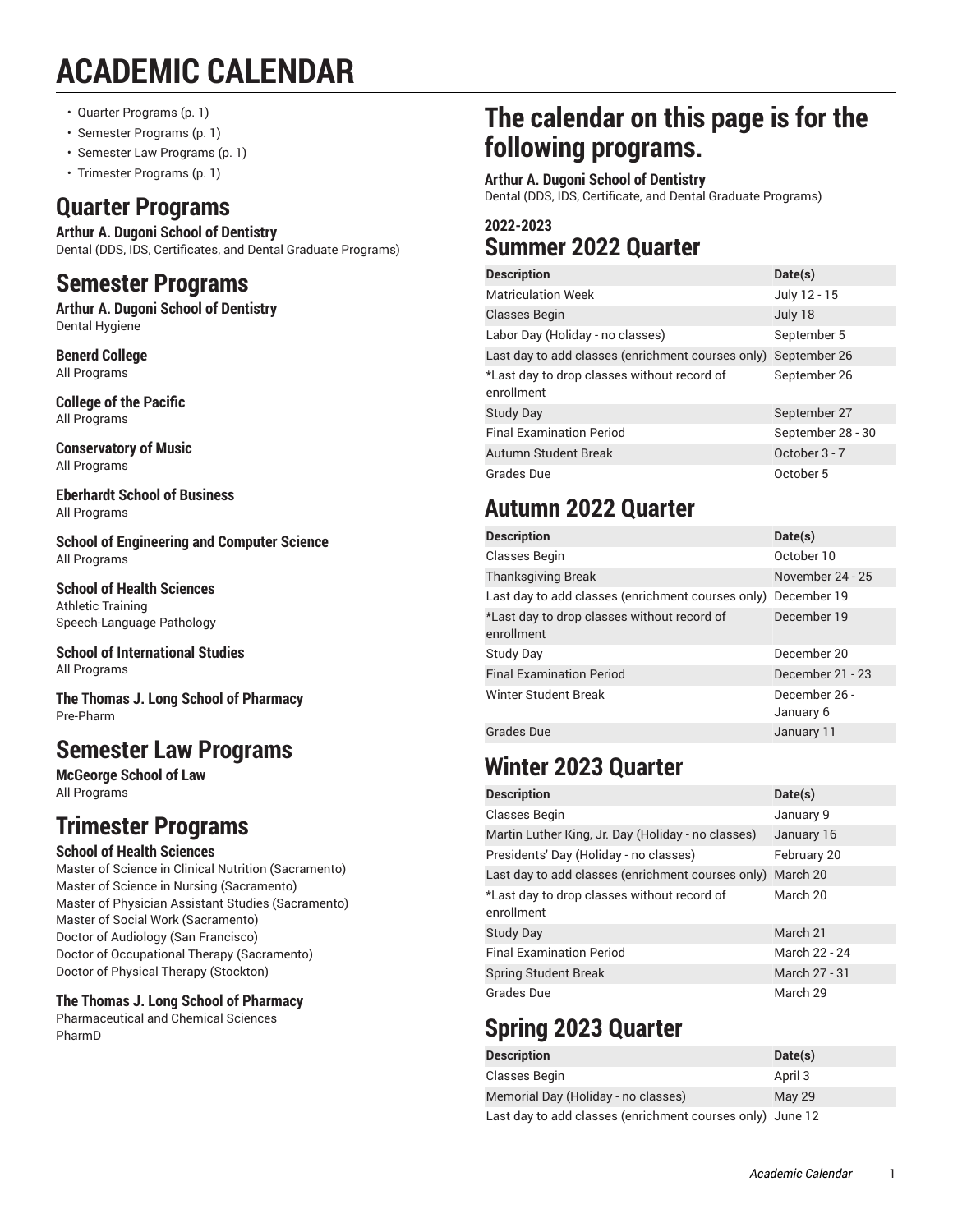| *Last day to drop classes without record of<br>enrollment | June 12           |
|-----------------------------------------------------------|-------------------|
| Study Day                                                 | June 13           |
| <b>Final Examination Period</b>                           | June 14 - 16      |
| Commencement                                              | June 18           |
| <b>Summer Student Break</b>                               | June 19 - July 14 |
| Grades Due                                                | June 21           |

### **2023-2024 Summer 2023 Quarter**

| <b>Description</b>                                        | Date(s)           |
|-----------------------------------------------------------|-------------------|
| <b>Matriculation Week</b>                                 | July 11 - 14      |
| <b>Classes Begin</b>                                      | July 17           |
| Labor Day (Holiday - no classes)                          | September 4       |
| Last day to add classes (enrichment courses only)         | September 25      |
| *Last day to drop classes without record of<br>enrollment | September 25      |
| <b>Study Day</b>                                          | September 26      |
| <b>Final Examination Period</b>                           | September 27 - 29 |
| Autumn Student Break                                      | October 2 - 6     |
| Grades Due                                                | October 4         |

### **Autumn 2023 Quarter**

| <b>Description</b>                                            | Date(s)                    |
|---------------------------------------------------------------|----------------------------|
| Classes Begin                                                 | October 9                  |
| <b>Thanksgiving Break</b>                                     | November 23 - 24           |
| Last day to add classes (enrichment courses only) December 18 |                            |
| *Last day to drop classes without record of<br>enrollment     | December 18                |
| <b>Study Day</b>                                              | December 19                |
| <b>Final Examination Period</b>                               | December 20 - 22           |
| Winter Student Break                                          | December 25 -<br>January 5 |
| Grades Due                                                    | January 10                 |

### **Winter 2024 Quarter**

| <b>Description</b>                                        | Date(s)       |
|-----------------------------------------------------------|---------------|
| Classes Begin                                             | January 8     |
| Martin Luther King, Jr. Day (Holiday - no classes)        | January 15    |
| Presidents' Day (Holiday - no classes)                    | February 19   |
| Last day to add classes (enrichment courses only)         | March 18      |
| *Last day to drop classes without record of<br>enrollment | March 18      |
| <b>Study Day</b>                                          | March 19      |
| <b>Final Examination Period</b>                           | March 20 - 22 |
| <b>Spring Student Break</b>                               | March 25 - 29 |
| Grades Due                                                | March 27      |

### **Spring 2024 Quarter**

| <b>Description</b>                  | Date(s) |  |
|-------------------------------------|---------|--|
| Classes Begin                       | April 1 |  |
| Memorial Day (Holiday - no classes) | May 27  |  |
| .                                   |         |  |

Last day to add classes (enrichment courses only) June 10

| *Last day to drop classes without record of<br>enrollment | June 10           |
|-----------------------------------------------------------|-------------------|
| Study Day                                                 | June 11           |
| <b>Final Examination Period</b>                           | June 12 - 14      |
| Commencement                                              | June 16           |
| <b>Summer Student Break</b>                               | June 17 - July 12 |
| Grades Due                                                | June 19           |

**\* Dropping core curriculum courses is only possible as part of a complete withdrawal from the university.**

## **The calendar on this page is for the following programs.**

**Arthur A. Dugoni School of Dentistry** Dental Hygiene

### **Benerd College**

All Programs

#### **College of the Pacific** All Programs

**Conservatory of Music** All Programs

**Eberhardt School of Business** All Programs

**School of Engineering and Computer Science** All Programs

**School of Health Sciences**

Athletic Training Speech-Language Pathology

**School of International Studies** All Programs

**The Thomas J. Long School of Pharmacy** Pre-Pharm

### **Fall 2022**

| <b>Description</b>                                                             | Date(s)       |
|--------------------------------------------------------------------------------|---------------|
| <b>Payment Deadline for Fall</b>                                               | August 1      |
| <b>Classes Begin</b>                                                           | August 29     |
| Labor Day (Holiday - no classes)                                               | September 5   |
| # Last Day to Add Classes                                                      | September 9   |
| # Last Day for Pass/No Credit or Letter Grade<br>Option                        | September 9   |
| # Last Day to Drop Classes (without record of<br>enrollment)                   | September 9   |
| Census Date                                                                    | October 1     |
| <b>Fall Student Break</b>                                                      | October 7     |
| Spring Semester Schedule of Classes Available                                  | October 10    |
| Advising for Spring Semester - continuing<br>students                          | October 17-28 |
| Last Day for Pro-Rated Refund                                                  | October 19    |
| Last Day to Withdraw                                                           | October 28    |
| Early Registration Appointments Begin Spring<br>Semester - continuing students | October 31    |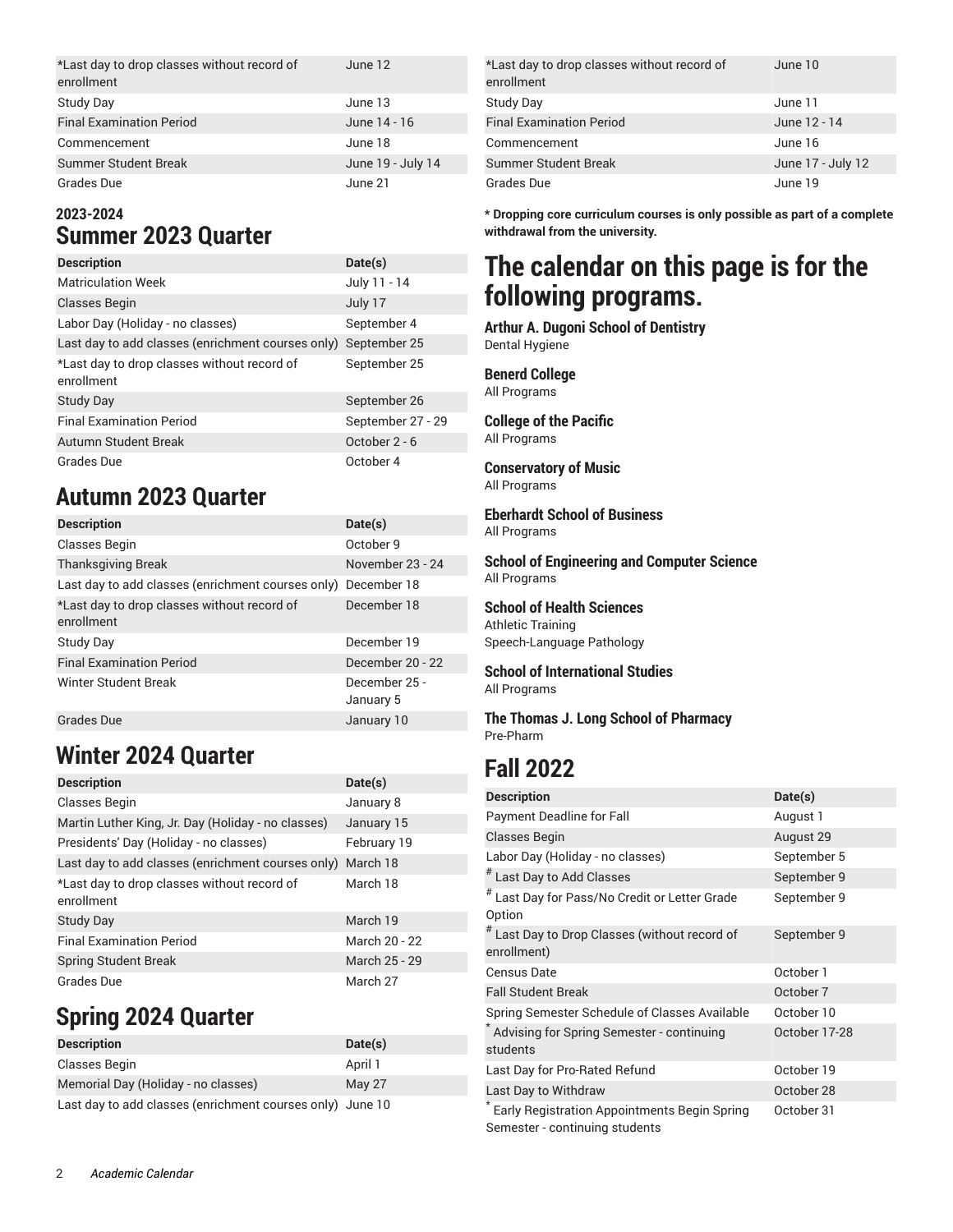| <b>Thanksgiving Break</b>                                      | November 23-25 |
|----------------------------------------------------------------|----------------|
| <b>Classes Resume</b>                                          | November 28    |
| <b>Classes End</b>                                             | December 9     |
| Deadline to Petition to Walk in May                            | December 10    |
| Commencement, Excluding School of Health                       |                |
| Sciences (Summer 2022 Graduates)                               |                |
| <b>Final Examination Period</b>                                | December 12-16 |
| Deadline for Faculty to Submit Grades Opline (5:00 December 20 |                |

Deadline for Faculty to Submit Grades Online (5:00 December 20 pm)

### **Spring 2023**

| <b>Description</b>                                                                            | Date(s)                 |
|-----------------------------------------------------------------------------------------------|-------------------------|
| <b>Payment Deadline for Spring</b>                                                            | January 1               |
| Martin Luther King, Jr. Day (Holiday - no classes)                                            | January 16              |
| <b>Classes Begin</b>                                                                          | January 17<br>(Tuesday) |
| # Last Day to Add Classes                                                                     | January 27              |
| # Last Day for Pass/No Credit or Letter Grade<br>Option                                       | January 27              |
| $^{\#}$ Last Day to Drop Classes (without record of<br>enrollment)                            | January 27              |
| Presidents' Day (Holiday - no classes)                                                        | February 20             |
| <b>Census Date</b>                                                                            | March 1                 |
| Last Day for Pro-Rated Refund                                                                 | March 10                |
| Summer Semesters / Fall Semester Schedule of<br>Classes Available                             | March 13                |
| <b>Spring Break</b>                                                                           | <b>March 13-17</b>      |
| * Advising Begins for Summer Semesters /Fall<br>Semester - continuing students                | March 20-31             |
| Classes Resume                                                                                | March 20                |
| Last Day to Withdraw                                                                          | March 25                |
| Deadline to file Application for Graduation Fall<br>2023/Spring 2024/Summer 2024              | April 1                 |
| Application for Graduation Opens for Fall 2024/<br>Spring 2025/Summer 2025                    | April 2                 |
| Registration Opens Summer Semster - continuing April 3<br>students (no appointments required) |                         |
| Early Registration Appointments Begin Fall 2022 - April 3<br>continuing students              |                         |
| <b>Classes End</b>                                                                            | May 2                   |
| <b>Study Day</b>                                                                              | May 3                   |
| <b>Final Examination Period</b>                                                               | May 4-10                |
| Commencement (Stockton)                                                                       | May 13                  |
| Deadline for Faculty to Submit Grades (5:00 pm)                                               | <b>May 15</b>           |
| Commencement - School of Health Sciences (held<br>in Sacramento)                              | <b>May 20</b>           |

### **Summer 2023**

| <b>Description</b>                    | Date(s)           |
|---------------------------------------|-------------------|
| Summer Session 1 (5 weeks)            | May 15-June 16    |
| Memorial Day (Holiday - no classes)   | <b>May 30</b>     |
| Summer Session 2 (5 weeks)            | June 19-July 21   |
| Fourth of July (Holiday - no classes) | July 4            |
| Summer Session 3 (5 weeks)            | July 24-August 25 |
| Student Break (no classes)            | August 2          |

#### **Footnotes**

- # Advisers should arrange to be available on this day
- \* Limited to Currently enrolled students

### **The calendar on this page is for the following programs.**

**McGeorge School of Law** All Programs

### **Fall 2022 & Spring 2023 Registration Dates**

| <b>Description</b>                                                                | Date(s) |
|-----------------------------------------------------------------------------------|---------|
| Fall Registration: Seniors, MSL, MPP, MPA, LLM,<br><b>JSD &amp; AHP</b>           | June 21 |
| Fall Registration: JD Continuing Students                                         | June 22 |
| Spring Registration: Seniors, MSL, MPP, MPA, LLM, June 23<br><b>JSD &amp; AHP</b> |         |
| Spring Registration: JD Continuing Students                                       | June 24 |

### **Fall Semester 2022**

| <b>Description</b>                                                                       | Date(s)                      |
|------------------------------------------------------------------------------------------|------------------------------|
| <b>LLM Orientation Begins</b>                                                            | August 4                     |
| JD First Year (Part-Time), MSL & MPP/MPA<br><b>Orientation Begins</b>                    | August 8                     |
| JD First Year (Full-Time) Orientation Begins                                             | August 9                     |
| <b>Classes Begin</b>                                                                     | August 15                    |
| Last Day to Add/Drop Classes (without record of<br>enrollment & administrative approval) | August 22                    |
| Labor Day (Holiday - no classes)                                                         | September 5                  |
| Study Day (Classes made up - last Tuesday of<br>semester)                                | September 30                 |
| Last day of Classes (Friday classes Only-makes up November 22<br>Study Day)              |                              |
| <b>Thanksgiving Break</b>                                                                | November 23 - 25             |
| <b>Reading Period</b>                                                                    | November 26 - 29             |
| <b>Final Examination Period</b>                                                          | November 30 -<br>December 14 |
| <b>Winter Break</b>                                                                      | December 15 -<br>January 2   |

## **Spring Semester 2023**

| <b>Description</b>                                                                                                        | Date(s)       |
|---------------------------------------------------------------------------------------------------------------------------|---------------|
| Intersession Period                                                                                                       | January 3 - 8 |
| LLM, MPP, MPA & JSD Orientation Begin                                                                                     | January 5     |
| Classes Begin                                                                                                             | January 9     |
| Martin Luther King, Jr. Day (Holiday - no classes -<br>Classes made up on Mon. Apr. 24)                                   | January 16    |
| Last Day to Add/Drop Classes (without record of<br>enrollment & administrative approval)                                  | January 17    |
| Presidents' Day (Holiday - no classes - Classes<br>made up on Tues. Feb 21 & Tuesday classes made<br>up on Tues. Apr. 25) | February 20   |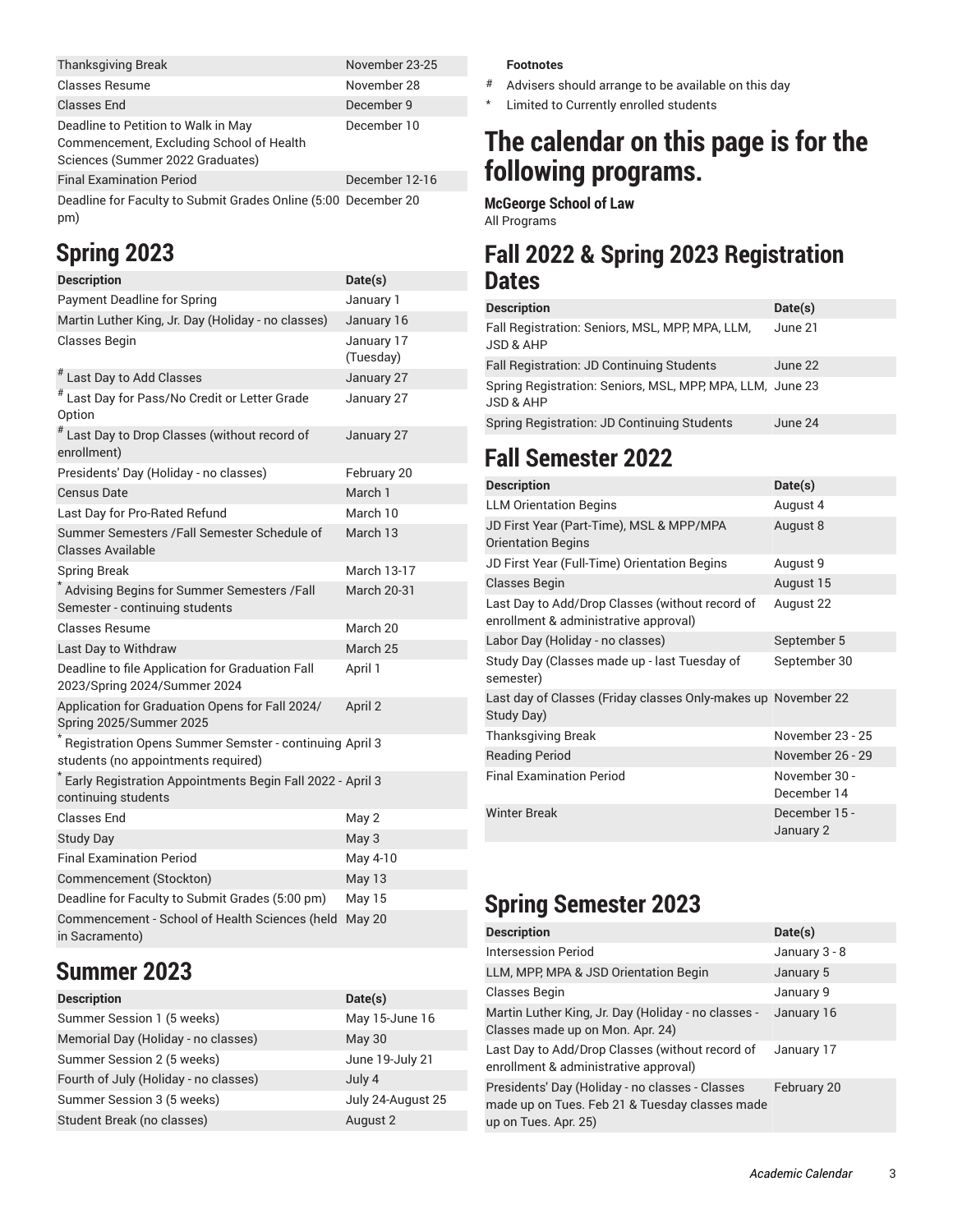| Study Day (Classes made up on Wed. April 26) | March 3       |
|----------------------------------------------|---------------|
| <b>Spring Break</b>                          | March 13-17   |
| <b>Reading Period</b>                        | April 27 - 30 |
| <b>Final Examination Period</b>              | May 1 - 13    |
| Commencement                                 | May 27        |

### **Summer Sessions 2023**

| <b>Description</b>                    | Date(s)           |
|---------------------------------------|-------------------|
| <b>Summer Registration Begins</b>     | March 21          |
| Memorial Day (Holiday - no classes)   | <b>May 29</b>     |
| Session 1                             | May 14 - 31       |
| Session 2                             | June 1 - July 1   |
| Fourth of July (Holiday - no classes) | July 4            |
| Session 3                             | July 3 - August 5 |
| Session 4                             | August 6 - 13     |

SUMMER SESSION - Tentative: Dates Subject to Change

For information regarding tuition refunds, please refer to the McGeorge School of Law Refund Policy: https://www.mcgeorge.edu/policies/ withdrawal-and-refund-policy

# **The calendar on this page is for the following programs.**

#### **School of Health Sciences**

Master of Science in Clinical Nutrition (Sacramento) Entry Level Master of Science in Nursing (Sacramento) Master of Science in Nursing (Sacramento) Master of Physician Assistant Studies (Sacramento) Master of Social Work (Sacramento) Doctor of Audiology (San Francisco) Doctor of Occupational Therapy (Sacramento) Doctor of Physical Therapy (Stockton)

#### **The Thomas J. Long School of Pharmacy**

Pharmaceutical and Chemical Sciences PharmD

### **Fall 2022**

| <b>Description</b>                                                             | Date(s)                   |
|--------------------------------------------------------------------------------|---------------------------|
| Early Registration Fall 2022 - Incoming 1st year &<br><b>Graduate Students</b> | June $8 -$ September<br>2 |
| Payment Deadline for Fall 2022                                                 | July 31                   |
| Advanced Pharmacy Practice Experiences (APPE)                                  | August 15                 |
| Orientation                                                                    | August 17 - 19            |
| <b>Classes Begin</b>                                                           | August 22                 |
| # Last Day to Add Classes                                                      | September 2               |
| # Last Day for Pass/No Credit or Letter Grade<br>Option                        | September 2               |
| # Last Day to Drop Classes (without record of<br>enrollment)                   | September 2               |
| Labor Day (Holiday - no classes)                                               | September 5               |
| <b>Census Date</b>                                                             | October 1                 |
| Spring 2023 Schedule of Classes Available                                      | October 3                 |
| Advising for Spring 2023 Trimester                                             | October 10-14             |
| Last Day for Pro-Rated Refund                                                  | October 14                |

| Early Registration Appointments Begin Spring<br>2022 - continuing students | October 17-21    |
|----------------------------------------------------------------------------|------------------|
| Last Day to Withdraw                                                       | October 27       |
| Payment Deadline for Spring 2023                                           | November 3       |
| <b>Thanksgiving Break</b>                                                  | November 23 - 25 |
| <b>Classes Resume</b>                                                      | November 28      |
| Classes End                                                                | December 2       |
| <b>Final Examination Period</b>                                            | December 5 - 9   |
| Deadline for Faculty To Submit Grades (5:00 pm)                            | December 13      |
| APPEs, SHS Clinical Rotations & MPAS Courses<br><b>End Date</b>            | December 16      |
| Deadline to Submit APPEs, SHS, Clinical Rotations, December 20             |                  |

**Spring 2023**

& MPAS Grades (5:00 p.m.)

| <b>Description</b>                                                               | Date(s)                  |
|----------------------------------------------------------------------------------|--------------------------|
| Payment Deadline for Spring 2023                                                 | November 3               |
| Advanced Pharmacy Practice Experiences (APPE)                                    | January 2                |
| <b>Classes Begin</b>                                                             | January 3                |
| $^{\#}$ Last Day to Add Classes                                                  | January 13               |
| #<br>Last Day for Pass/No Credit or Letter Grade<br>Option                       | January 13               |
| $^{\#}$ Last Day to Drop Classes (without record of<br>enrollment)               | January 13               |
| Martin Luther King, Jr. Day (Holiday - no classes)                               | January 16               |
| Summer 2023 Schedule of Classes Available                                        | February 14              |
| Presidents' Day (Holiday - no classes)                                           | February 20              |
| Advising for Summer 2023 Trimester                                               | February 21-25           |
| Last Day for Pro-Rated Refund                                                    | February 22              |
| <b>Census Date</b>                                                               | March 1                  |
| Early Registration Appointments Begin Summer<br>2023 - continuing students       | February 28 - March<br>6 |
| Last Day to Withdraw                                                             | March 9                  |
| <b>Payment Deadline for Summer</b>                                               | March 31                 |
| Deadline to File Application for Graduation Fall<br>2023/Spring 2024/Summer 2024 | April 1                  |
| Application for Graduation Opens Fall 2024/Spring April 2<br>2025/Summer 2025    |                          |
| Classes End (SHS and Pharmacy)                                                   | April 5                  |
| <b>Final Examination Period</b>                                                  | April 7 - 14             |
| Deadline for Faculty to Submit Grades (5:00 pm)                                  | April 18                 |
| APPE and SHS Clinical Rotations End Date                                         | May 5                    |
| Deadline to Submit APPE and SHS Clinical<br>Rotations Grades (5:00 pm)           | May 9                    |

### **Summer 2023**

| <b>Description</b>                                                 | Date(s)  |
|--------------------------------------------------------------------|----------|
| <b>Payment Deadline for Summer</b>                                 | March 31 |
| <b>Classes Begin</b>                                               | April 24 |
| $^{\#}$ Last Day to Add Classes                                    | May 5    |
| # Last Day for Pass/No Credit or Letter Grade<br>Option            | May 5    |
| $^{\#}$ Last Day to Drop Classes (without record of<br>enrollment) | May 5    |